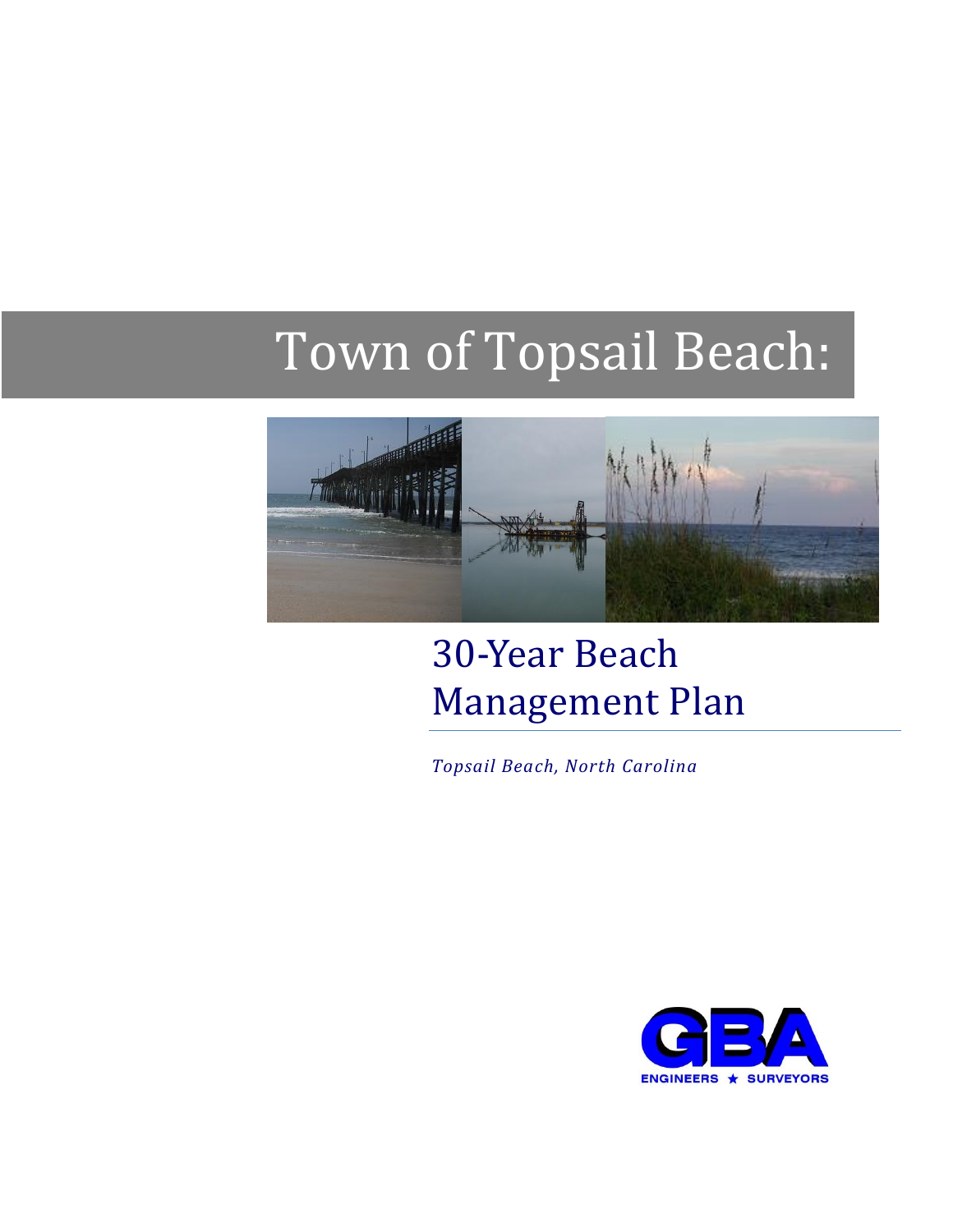# **Town of Topsail Beach:**

30-Year Beach Management Plan

Topsail Beach, North Carolina

24 June 2011

Prepared For:



Prepared By:



Gahagan & Bryant Associates of NC, PLLC 295-A N. Green Meadows Drive Wilmington, NC 28405-3933 Ph: 910.313.3338 Fax: 910.313.6822 **NC Registered Engineering Firm**

#### **FINAL REPORT**

THIS DOCUMENT IS RELEASED FOR PLANNING PURPOSES AND IS NOT INTENDED TO BE USED FOR CONSTRUCTION, BIDDING, OR PERMIT PURPOSES. Engineer: Gibson, C.L. **License No.:** NC #026273 **Date:** 24 June 2011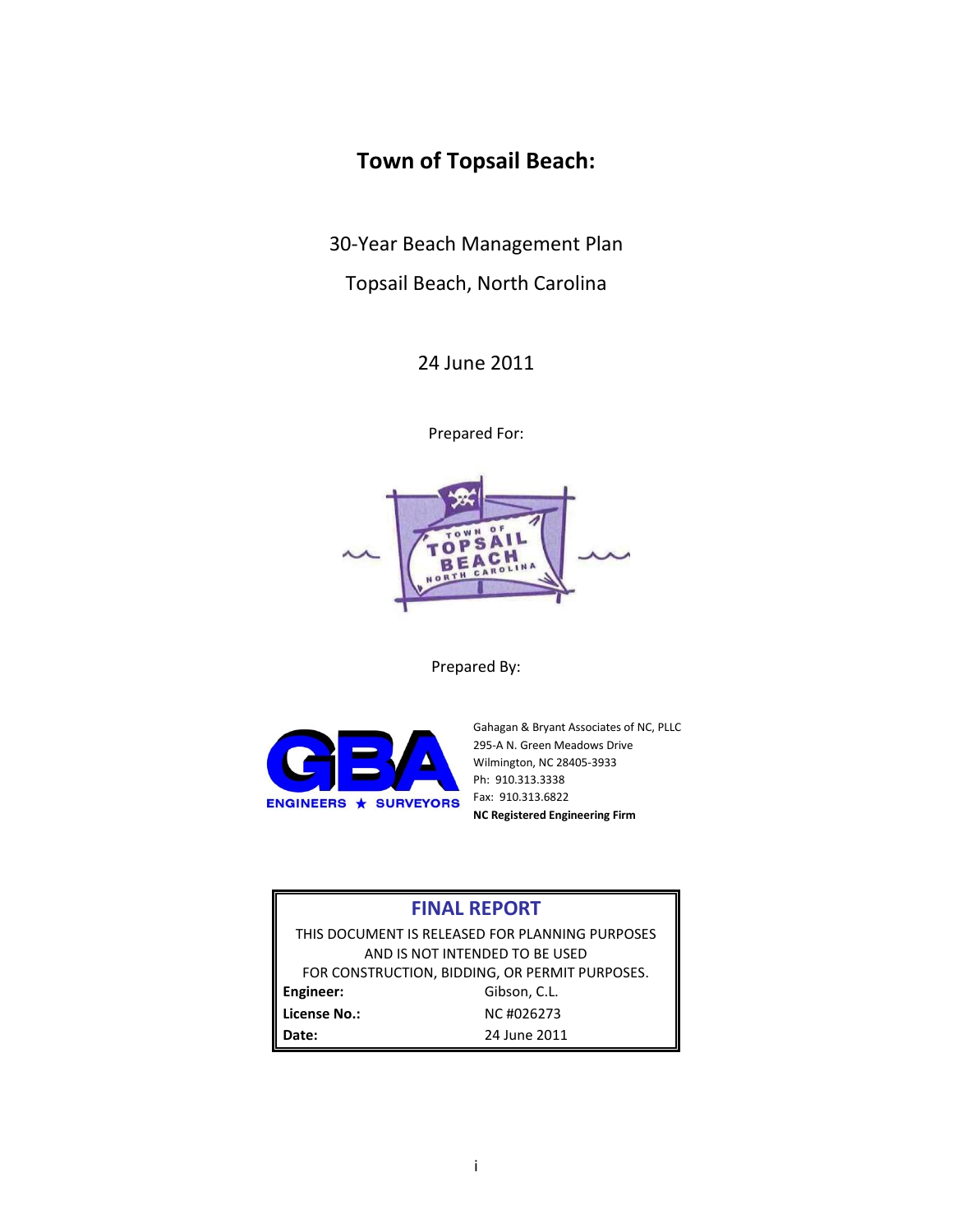# **1 Introduction**

#### **1.1 Purpose**

The Town of Topsail Beach, North Carolina recently completed its first beach nourishment project. The project entailed the placement of approximately 1,000,000 cubic yards (CY) of sand along 4.5 miles of beachfront. This project was originally implemented to provide storm protection to the Town's properties while seeking authorization of a 50-Year Federal Project. However, uncertainty in current and future federal budgets and policies necessitates a local commitment to beach management and funding to provide for the long-term maintenance of the Town's beaches.

For most beach communities, the beach itself is the centerpiece of the community and as such it needs to be maintained. The main concern with any infrastructure maintenance program is usually finding and organizing the necessary funding. The Town has made a substantial long-term commitment to funding its beach nourishment project and has maintained a dedicated local funding source. Because a properly maintained beach helps reduce storm-related damage to existing structures, the Federal Emergency Management Agency (FEMA) maintains a program for assisting communities in restoring their maintained beaches when excessive erosion occurs during major storm events. In order to be eligible for this program, the Town must meet several criteria:

- 1. The beach must be constructed of imported sand (of proper grain size) to a designed elevation, width, and slope.
- 2. A maintenance program involving periodic renourishment with imported sand has been established and adhered to by the Town.
- 3. The maintenance program preserves the original design.

To document eligibility of the beach as a designed and maintained facility, the Town should be able to provide the following information to FEMA:

- 1. All design studies, plans, construction documents, and as-builts for the original nourishment.
- 2. All studies, plans, construction documents, and as-builts for every renourishment.
- 3. Documentation and details of the Maintenance Plan, including how the need for renourishment is determined and funded.
- 4. Pre- and Post-storm profiles of that extend at least to the seaward edge of the sub-aqueous nearshore zone (closure depth, usually –15 to –20 feet).

\*\*From FEMA Disaster Assistance Fact Sheet DAP580.9\*\*

The objective of this document is to establish a long-term management program for the Town of Topsail Beach. A goal of the management plan is to combine interests regarding the state of the beach and inlet/interior channels into a regional strategic plan that works in concert with one another to mutually benefit all areas.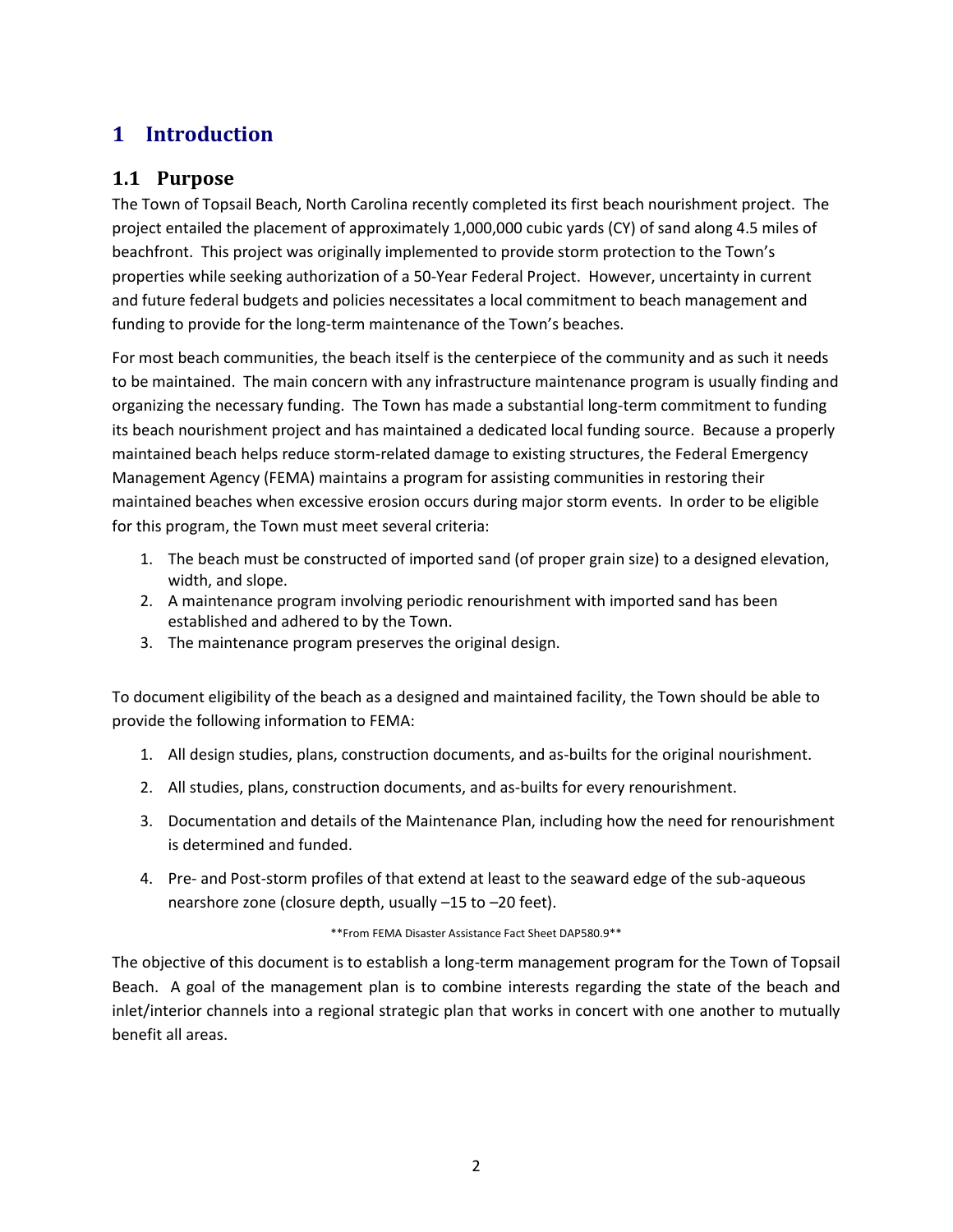#### **1.2 Study Area**

The Town of Topsail Beach is one of three coastal communities located on the 22-mile extent of Topsail Island in Pender County, North Carolina (Figure 1). Topsail Island, the second longest barrier island within the Onslow Bay section of southeastern North Carolina, is bordered by New River Inlet to the northeast and New Topsail Inlet to the southwest. New Topsail Inlet separates developed Topsail Island from the undeveloped 3.7-mile long, barrier island of Lea Island (Figure 2). The island has a northeast to southwest orientation leaving the island vulnerable to impacts from frequent winter storm events.

#### **Figure 1. Map depicting study area and surrounding coastal zone.**

Topsail Island is generally low in topography and protected by a narrow, (< 10 ft wide) single foredune. Island width averages approximately 900 ft. It is also situated within a recurring overwash zone. Storms over the past 65 years have caused extensive damage to the island, destroying infrastructure and transporting sand from the oceanfront beach across the island to the marsh and sound creating overwash fans. The Town of Topsail Beach is situated within the southern 5.0-mile extent of Topsail Island and is bordered to the north by Surf City, to the west by Topsail Sound, and to the south by New Topsail Inlet. The island is accessible to the public by Highways 50 and 210 with Highway 50 being the only entry road to the Town of Topsail Beach. The Town's geographic coordinates are Latitude 34° 22'10" N; Longitude 77° 37'30" W (NAD83).

#### **1.3 Background**

The Town of Topsail Beach has experienced substantial shoreline erosion, exacerbated by multiple direct and near direct encounters with tropical storm systems. In order to mitigate loss of property and infrastructure, a Federal Storm Damage Reduction Project was authorized under the Water Resources Development Act (WRDA) of 1992. In November 1989, the United States Army Corps of Engineers (USACE) released a Final Environmental Impact Statement (FEIS) detailing the proposed federal beach nourishment project and preferred borrow sources. Federal funds were not secured for the project however, and the project became inactive when the Town withdrew its support in 1994 due to funding limitations. The Wilmington District completed a General Reevaluation Report (GRR) of the federal project and the combined GRR/EIS was released for final public review in August 2008.

Due to the expected timeline associated with re-authorization of the federal project, the Town applied for a Department of the Army (DA) permit to conduct a privately funded interim beach nourishment project. The USACE released a supplement to the FEIS (SFEIS) detailing the proposed project on April 10, 2009. Several borrow source alternatives were considered during the development of the SFEIS including the existing federal navigation channels (i.e. Topsail Creek, Connector Channel, and Banks Channel) and existing federal disposal areas. It was determined, based on the information available at the time, that the volume of material that could be removed from within the limits of the authorized navigation channel was not sufficient to meet the interim shore protection needs. It was also determined that the disposal areas along the Atlantic Intracoastal Waterway (AIWW) did not contain enough material meeting the North Carolina sediment criteria to complete the proposed nourishment project. Thus, alternatives involving these options were not carried forward.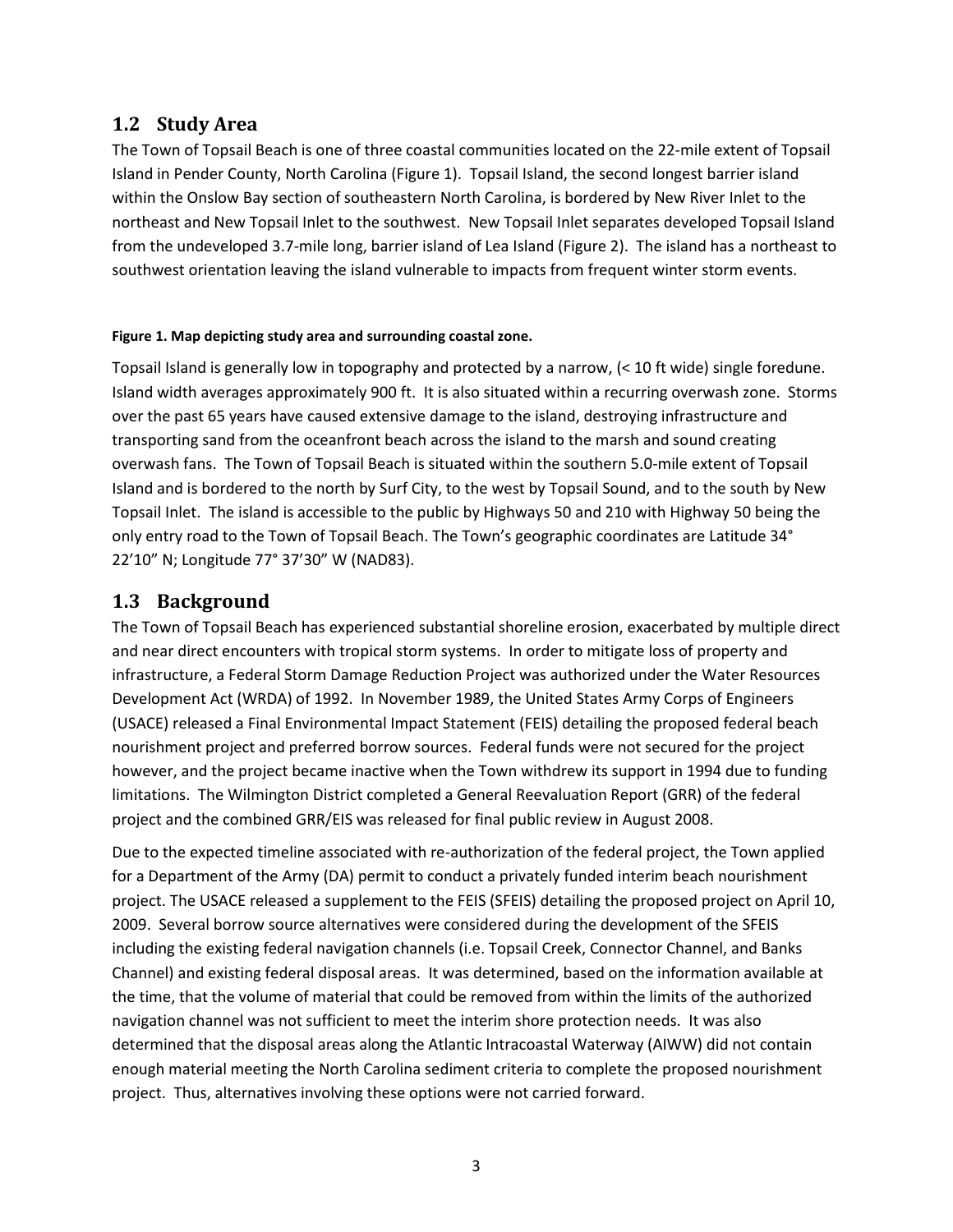A Record of Decision (ROD) completing the National Environmental Policy Act (NEPA) process was signed on June 12, 2009. A DA permit was issued to the town on June 15, 2009 to place approximately 1,000,000 CY of beach quality sand along the 24,700 linear feet of developed shoreline on Topsail Beach from an ocean borrow area, designated as "Borrow Area X", located immediately southeast of New Topsail Inlet.

The unexpectedly high bids received during the contract procurement process in 2009 and delays in project implementation prompted the Town to re-investigate alternative sand sources. As a part of this effort, the Town contracted Gahagan & Bryant Associates of NC, PLLC (GBA) to conduct more detailed vibracore surveys of disposal areas along the AIWW as well as some areas within the existing federal channels. GBA also examined recent hydrographic surveys of the existing federal channels. This new information revealed that removal of material accumulated in the existing federal channels within Topsail Creek, Connector Channel, and Banks Channel combined with removal of suitable material from within two federal disposal areas along the AIWW would generate adequate volumes of material suitable to complete the beach nourishment project.

The Town proposed to modify its DA permit to eliminate the offshore area, "Borrow Area X" as a sand source for the project and instead utilize material from the above-mentioned federal channels and disposal areas. The Town asserted that utilizing these inland borrow sources would result in substantial cost savings with less environmental impacts and would fully meet the Town's interim beach nourishment needs. To minimize environmental impacts, the Town proposed to limit borrow activities to only that material accumulated within the authorized dimensions of the federal navigation channels and within two active USACE disposal areas, owned by the State of North Carolina, and located within the USACE's AIWW easement. Regularly conducted federal channel maintenance activities are currently authorized to utilize portions of the proposed beach nourishment project area for disposal.

During the winter of 2011 the Town of Topsail Beach conducted their first beach nourishment project with the placement of approximately 1 million CY of sand across the oceanfront beach.

# **2 Physical Processes**

#### **2.1 Regional Geologic Setting**

The southeastern coast of North Carolina, from Cape Lookout to the South Carolina border, is underlain by geologic units ranging in age from Upper Cretaceous to Pliocene (SNYDER *et al*., 1994). Onslow Bay shelf sediment cover has been classified as residual (i.e. material derived from the erosion of underlying geologic units) by MILLIMAN *et al*. (1972). Offshore sediment cover is usually thin (< 6 ft in most areas) and relatively sand-poor. Widespread exposures of rock exist across the shoreface. A deficiency of Holocene sediments in Onslow Bay exists due to a lack of fluvial input and sediment exchange with neighboring Raleigh Bay and Long Bay (CLEARY and PILKEY, 1968 and RIGGS *et al*., 1995).

Spits and narrow barrier islands comprising the coastline of Onslow Bay overlie older geologic units across the shoreface (CLEARY and HOSIER, 1987; RIGGS *et al*., 1995). RIGGS *et al*. (1995) described a paleo-drainage system consisting of large-scale river channels incised into Tertiary units in the region. This drainage pattern has dictated the formation of headland and non-headland segments currently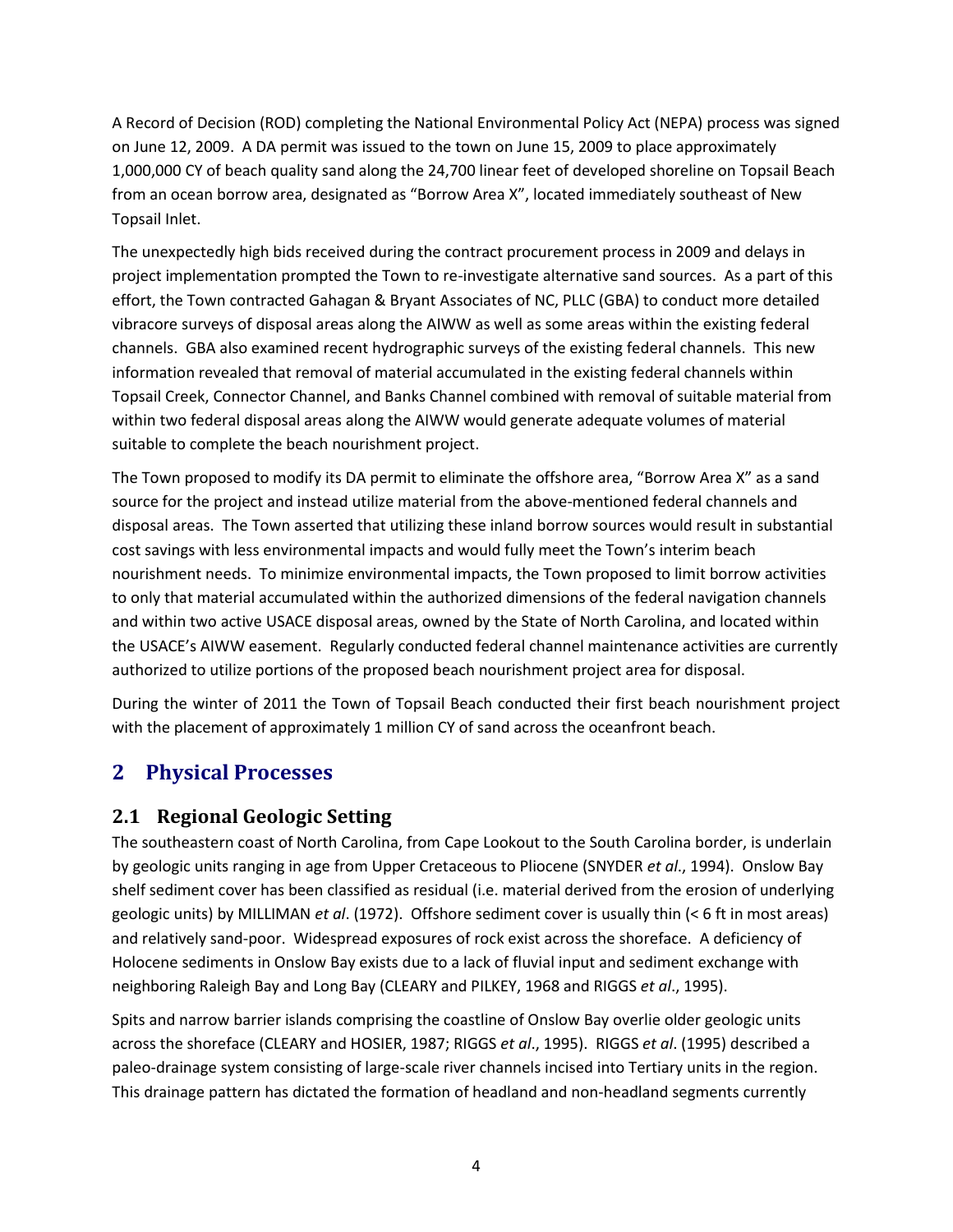comprising the area. Headlands exist where the underlying rock units outcrop as submarine features across the shoreface. Geologic units extend beneath a barrier island and become exposed on the shoreface, forming a headland. One such headland characterizes a portion of shoreface along North Topsail Beach. Non-headland shoreline segments are common in this region. Surf City and Topsail Beach are situated upon a non-headland shoreline segment and underlain by inlet-fill or transgressive sequences (CLEARY *et al*., 2006).

#### **2.2 Topsail Beach Geologic Setting**

Limestone and siltstone units of Oligocene age form the outcrop and subcrop units off Topsail Beach (MCQUARRIE, 1998; HDR and CLEARY, 2002). The shoreface in the region is characterized by paleofluvial channels of Holocene and Pleistocene age incised into underlying rock units, notably the Oligocene siltstone sequence. A majority of the channels are filled with estuarine mud and silt deposits.

Several distinct zones of seafloor morphology exist offshore Topsail Beach. Across the northern portion of the shoreface a variable distribution of low-relief, limestone hardbottoms are covered by a thin layer of gravel and sand. Exposed limestone offshore the southern 2 miles of Topsail Beach is extensive. Concentrations of channel-like features flank the hardbottom areas and are floored with rippled, very coarse shell and lithic gravels. South of New Topsail Inlet the shoreface is underlain by Oligocene siltstone (CLEARY *et al*., 2006).

Sediment cover in the area is intermittent and thickness varies greatly. Most sand units measure less than 1.5 ft in thickness. Gravel-rich units are prevalent and constitute a major fraction of the sedimentary concentrations near hardbottoms. Thicker concentrations (> 6 ft) of highly irregular Holocene sediment are mainly situated in depressions amongst limestone hardbottoms and underlain by siltstone (CLEARY *et al*., 2006).

#### **2.3 Wave Climate and Littoral Transport**

Topsail Island is situated within a mixed energy hydrodynamic setting. Mean wave height is 3.3 ft and mean tidal range is 3.0 ft (CLEARY, 1994 and USACE, 2006). Annually, the most frequent occurring wave heights range from 1.6 to 3.2 feet. During winter months, the most frequent wave heights range from 1.6 to 4.9 ft due to storms and easterly to northeasterly approaching waves increase in occurrence. Waves during the summer months propagate from a southeasterly direction and often reach 1.0 to 3.0 ft in height. Tropical systems, although infrequent, can generate waves exceeding 15.0 feet (USACE, 2006).

A USACE study (1989) determined the dominant direction of wave propagation originates from the south-southwest and accounts for over half the annual wave energy. The USACE estimated that 55% of the 654,000 CY/yr gross rate of sediment transport across New Topsail Inlet moves in a northerly direction (CLEARY, 1994; JARRETT, 1976). Sediment transport modeling across the length of Topsail Island indicates an average net sediment transport of approximately 200,000 CY/yr to the north in the vicinity of Topsail Beach. This northerly sediment transport is consistent with the findings of the August 1992 Design Memorandum for the USACE Integrated GRR and EIS Shore Protection Project, which reported a northerly transport rate of 325,000 CY/yr for Topsail Beach (USACE, 2006).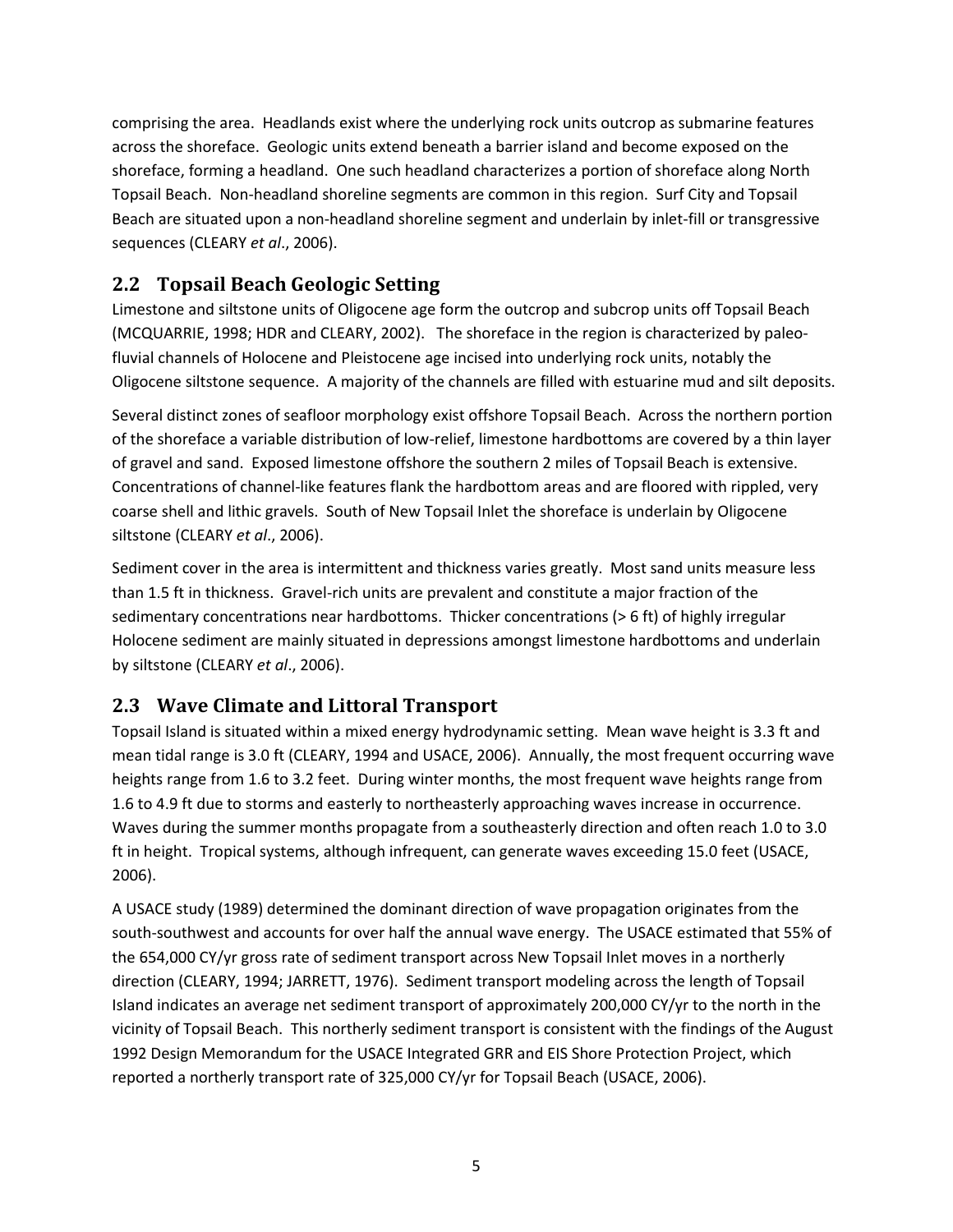#### **2.4 Storm Events**

Storms over the past 65 years have caused extensive damage to the island, destroying infrastructure and transporting sand from the oceanfront beach across the island to the marsh and sound creating overwash fans. Topsail Island is located along major historic storm tracks, and as a result has been repeatedly impacted by tropical and extra-tropical storms (Figure 3). Storm activity between 1944 and 1962 and in the late 1980's was significant and caused extensive damage island-wide. Hurricane Hazel (1954) and the Ash Wednesday Storm of 1962 were significant events causing massive damage. Hurricane Hazel destroyed approximately 90% of the buildings in existence on the island. That storm generated a 9.5 ft storm surge above mean sea level (MSL). The island's average elevation was 8.9 ft above MSL (CLEARY and PILKEY, 1996). Hazel removed 850,000 CY of sand from the oceanfront beaches of Surf City and Topsail Beach. A portion of sand lost from the beach was carried onto and across the island into the sound and marsh in the form of overwash terraces. A large volume of this sand was lost from the oceanfront system as it became trapped beneath grasslands and incorporated into dune fields perched above washover deposits. Prior to 1996, southeastern North Carolina had not experienced a hurricane stronger than a category 2 since 1954 (Hurricane Hazel) and a single dune, often scarped and sometimes nonexistent, fronted a majority of Topsail Island. However, between 1996 and 1999, four major hurricanes made landfall in the region with two others passing nearby. The southern 2-mile length of Topsail Beach experienced some of the most extensive formation of washover terraces during the hurricanes of the late 1990's. Overwash terraces extended as far as 328-656 ft across the leveled barrier island (CLEARY *et al*., 2006). Bertha and Fran (1996) and Floyd (1999) were among the most destructive and costly storms ever to impact North Carolina. Frequent storm events affecting the region have increased erosion of oceanfront property.

#### **2.5 Beach Erosion & Shoreline Change**

Extensive development of beachfront structures and infrastructure along Topsail Beach began in the 1950's. Many of the oceanfront homes built during this era were placed along the existent primary dune line that paralleled the southerly growing spit. New Topsail Inlet has a history of migration. Upon opening in 1720's, the inlet steadily moved southwest. As the inlet migrated Topsail Island's southern spit progressively extended further southwest. Inlet migration has resulted in a realignment of the trailing northerly shoreline in landward direction (CLEARY, 1994). Couple this related inlet influence to the northerly shoreline with the influence of storm events and one can understand that Topsail Beach experiences chronic erosion along its oceanfront shoreline.

The USACE (2006) measured long-term shoreline changes along Topsail Beach by comparing mean high water (MHW) positions between 1962 and 2002. Shoreline change rates across the northern half of the Town's oceanfront beach was < 1 ft/yr of erosion. Across the southern half of the Town's oceanfront, erosion rates increased to > 3 ft/yr over the same 40-year period.

#### **2.6 New Topsail Inlet**

New Topsail Inlet has played a major role in shaping the dynamic morphology of this coastal zone through a historic pattern of migration. Since opening, south of Sloop Point in the late 1720's, the inlet has migrated southwest approximately 6.8 miles (CLEARY, 1994). Between 1938 and 2006, the inlet migrated nearly 1 mile to the southwest at rates as high as 160 ft/yr (McLean, 2009). Previous migration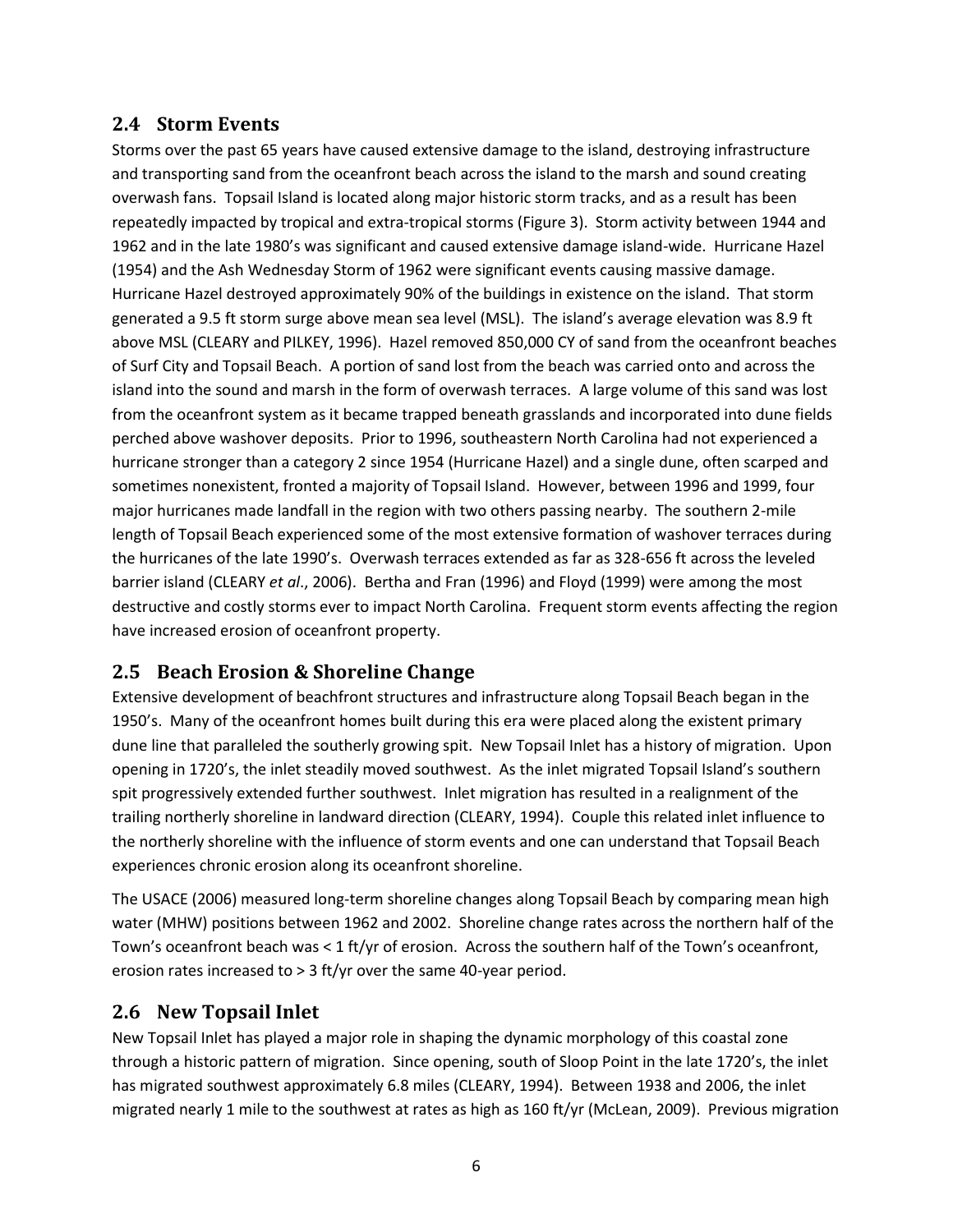of the inlet is evidenced by the presence of Banks Channel (6-mile long channel) paralleling the soundside extent of Topsail Beach. Other indicators of inlet migration, observed today, include a series of narrow marsh islands, constructed upon previous flood tidal delta shoal complexes as flood currents and storm-generated wave energy transported sediments into the inlet (CLEARY *et al*., 1996). These marsh islands are situated along the marsh-side length of Banks Channel. The presence of re-curved dune ridges along the southern end of Topsail Island serve as another indicator of the inlet's migration. As New Topsail Inlet migrated, it created a progressive series of re-curved dune ridges separated by lowlying areas, indicating lateral sedimentation (HAYES, 1980).

## **3 Previous Work**

#### **3.1 Overview**

The USACE is tasked with providing protection for coastal areas such as the oceanfront shoreline, tidal inlets, and navigable waterways. Each coastal zone possesses different physical parameters shaping the shoreline, as well as economic factors, that must be considered in determination of the feasibility of coastal management (i.e. beach nourishment) in a specific area. Beach nourishment involves the placement of sand from an outside borrow source on a beach. Sand can be placed on the beach by dredging and transporting material from nearby borrow areas or may involve the use of trucks to haul material from inland sites. Justification for federal expenditure on beaches requiring nourishment is usually based on storm protection of beachfront structures. In order to minimize cost of a nourishment project, finding an adequate borrow source in the immediate area of the beach in need is of utmost importance.

Section 101 of the WRDA of 1992 authorized the construction or implementation of the West Onslow Beach and New River Inlet (Topsail Beach) Shore Protection Project at Topsail Beach. This effort recommended an inland borrow source area and a dune and berm system across 19,200 ft of Topsail Beach's oceanfront shoreline.

During 2001, the USACE began preparing a GRR for the storm reduction project along Topsail Beach. USACE focus was the availability of a sufficient volume of suitable beach fill material for an initial nourishment project and following renourishment events over the next 50 years. The GRR's principal purpose was to reevaluate feasibility of constructing a nourishment project that would serve to diminish damage associated with hurricane and storm impacts. The USACE previously identified (USACE 1989 and 1992) and evaluated several Topsail Sound sand resource areas for use on Topsail Island. Potential inland borrow sources included portions of Topsail Creek and bars associated with the flood-tidal delta of the inlet. A considerable quantity of high quality beach fill material was found. However, the environmental restrictions involved with dredging these areas were perceived to be a severe limitation to their potential as primary sand source areas (USACE, 1989; HDR, 2002). As a result, the USACE shifted their efforts and focus offshore to find suitable sand sources.

#### **3.2 HDR & CLEARY, 2002**

HDR ENGINEERING INC. OF THE CAROLINAS and William J. Cleary, Ph.D./PG were contracted by the USACE Wilmington District Office in 2002 to conduct a study of the offshore area of Topsail Beach. The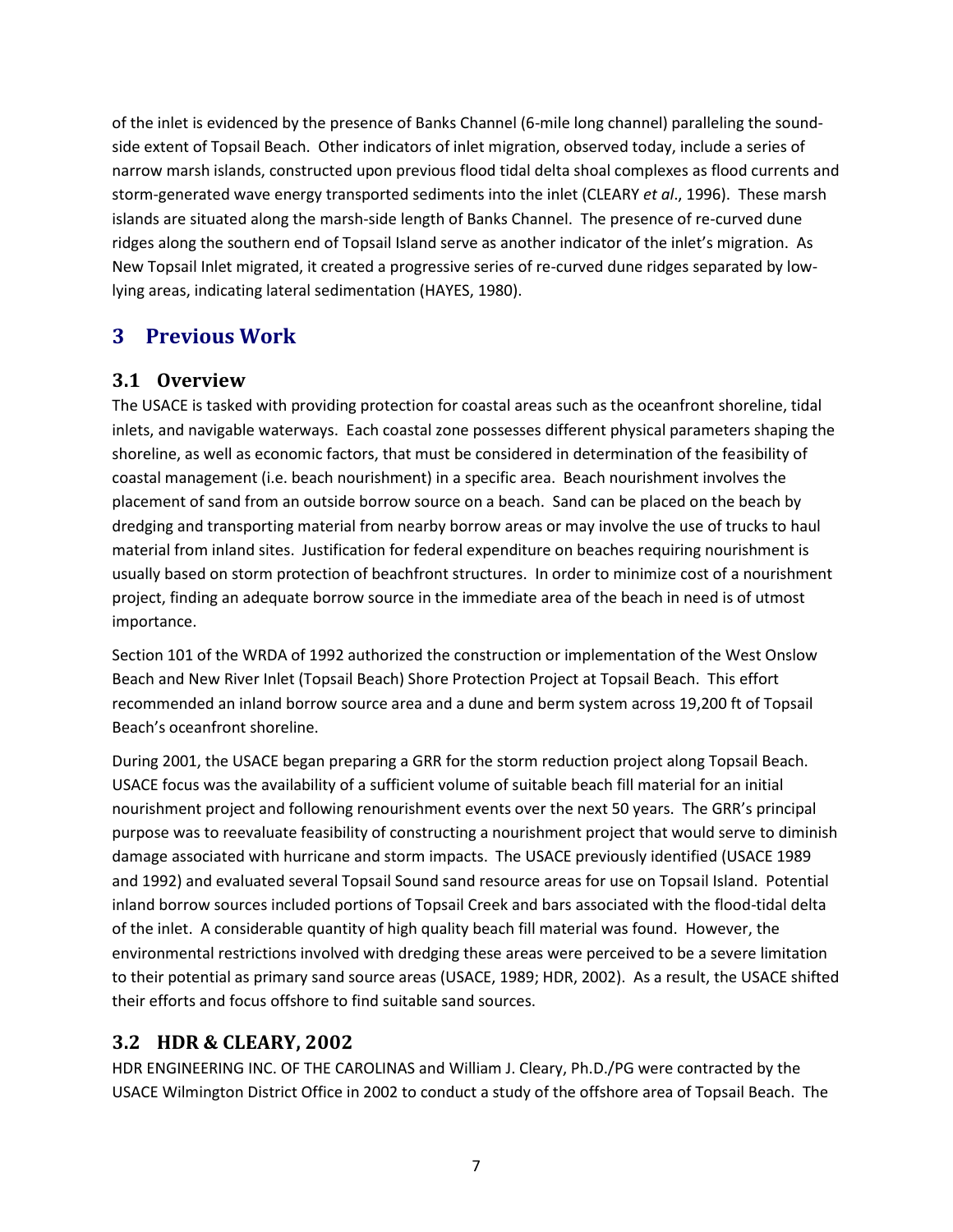intent of this investigation was to serve as a preliminary sand search effort by delineating suitable borrow areas, containing a minimum of 500,000 CY of native beach compatible material. A secondary goal was the identification of areas of environmentally sensitive hardbottoms. The study area encompassed the shoreface within an area from the Town of Topsail Beach/Surf City boundary to a distance of 3 miles southwest of New Topsail Inlet and extended from the 30-ft contour offshore to a distance of 5 miles. This effort consisted primarily of geotechnical investigations (i.e. diver probes, cores, samples, video), bathymetric profiles, and sidescan sonar imagery. Limited seismic reflection profiling of the subsurface had been completed to date in Onslow Bay. Previous seismic work had been conducted by MEISBURGER (1977 and 1979) and MCQUARRIE (1998) with the general intent to generate an overview of the geologic framework of Onslow Bay.

HDR & CLEARY identified four target areas across the shoreface that potentially contained high volumes of suitable beach fill material. The exact volume of suitable material within each target area was not determined due to a lack of vibracore and seismic data. HDR & CLEARY (2002) stated that the ebb-tidal delta of New Topsail Inlet contains as much as 7 million CY of material. This work provided the foundation for the USACE to pursue further investigations of specific target areas thought to retain potential beach fill compatible material for nourishment efforts on Topsail Island.

#### **3.3 OCEAN SURVEYS INC., 2004**

OCEAN SURVEYS, INC. (2004) conducted a marine geophysical investigation in the spring of 2003 searching for and evaluating potential sand resource (borrow) areas offshore Topsail Island and Lea Island as part of the USACE GRR. The area designated for investigation included the inner continental shelf from as far north as New River Inlet to Rich Inlet to the south, and seaward of the 30-ft contour extending 5 nautical miles offshore. This investigation was part of the continuing effort to replenish the oceanfront beach of Topsail Island with sand for shoreline stabilization and the protection of structures from storm events. The study was performed under contract with Greenhorne & O'Mara, Inc. (G&O) for the Wilmington District (WD) of the USACE. OCEAN SURVEYS INC. (2004) primary objectives included (1) determining water depths and general bottom morphology, (2) mapping the areal extent and thickness of unconsolidated sediments (primarily sand suitable for beach nourishment), and (3) delineate the extent of bedrock units on and below the seafloor. The results from this study intended to further refine potential offshore resource areas and allow design of a following, more intensive mapping phase of sand resource areas exhibiting the highest potential for economic mining. Consequently, specific borrow areas were intentionally left undefined with the expectation that the USACE would designate such areas at a later date, following complete examination of the study's results (OCEAN SURVEYS, 2004). Similarly, volume estimates for sand resource areas were not calculated.

OCEAN SURVEYS INC. (2004) split their investigation area into five zones. Zone 2 encompassed an area from the town line separating Surf City and the Town of Topsail Beach to New Topsail Inlet to an approximate distance of 5 nautical miles offshore. Their investigation revealed the region (Zone 2) offshore Topsail Beach to be dominated by a broad, shallow limestone rock outcrop (Trent Formation). This unit is characterized as moldic, sandy limestone (HDR, 2002). OCEAN SURVEYS INC. (2004) determined the offshore area of Topsail Beach to be the most expansive hardbottom area in their study area. A thin veneer of sediment overlies the rock across much of the area. Several patches of suitable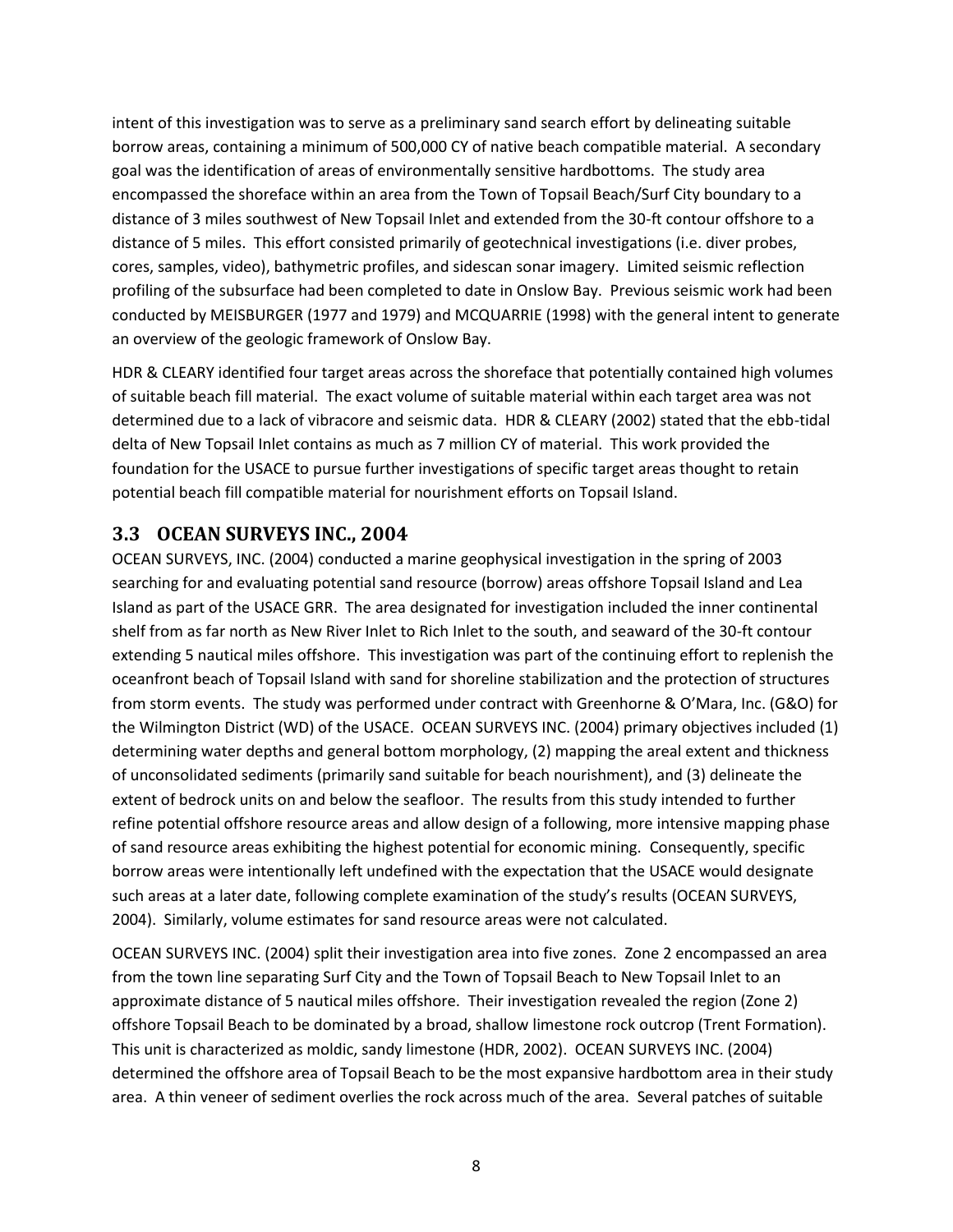sand were delineated within this veneer of sediment. However, the horizontal extent of sediment overlying the rock in this area (Zone 2) appeared to retain the lowest volume of usable beach fill material of the five zones investigated. OCEAN SURVEYS INC. (2004) estimated the percentage of suitable sand within Zone 2 to be 5%.

#### **3.4 CLEARY** *et al***., 2006**

A study conducted by CLEARY *et al*. (2006) summarized findings related to research of sediment quality and bottom conditions offshore Topsail Beach and New Topsail Inlet. It was initially hypothesized that beach fill quality sand may occur in considerable volumes in four target areas within a 40 square mile area offshore Topsail Beach and Lea Island. However, vibracore data revealed that accumulations of unsuitable material (i.e. silty sands and muddy gravels) reside below a majority of the target areas. It was concluded that these sediment sequences represent Holocene estuarine fill. Immediately seaward of New Topsail Inlet, specific sites consisting of beach fill quality sand were delineated.

Given the prevalence of hardbottoms and unsuitable material residing in paleo-channels, this study concluded that the only viable borrow source for nourishment events on Topsail Beach would include New Topsail Inlet's throat, ebb-tidal delta, and immediate portions of the shoreface.

#### **3.5 USACE, 2006**

A draft of USACE GRR was released in 2006. The study concluded that the Topsail Beach shoreline is susceptible to major damage and erosion from coastal storms. It selected a beach fill construction plan that would substantially reduce economic losses due to storm activity and progressive erosion. The selected plan consisted of a 26,200-ft long dune system to be constructed to an elevation of 12 ft NGVD and fronted by a 50-ft wide berm, at elevation 7 ft NGVD, and spanning 23,200 ft of developed, oceanfront shoreline within the Town's limit. The USACE recommended a renourishment cycle of 4 years. The selected plan was deemed feasible based on engineering and economic criteria. It was consider acceptable by environmental, cultural, and social laws and standards. The non-Federal sponsor, the Town of Topsail Beach, supported the plan. It was concluded that the sponsor possessed the capability to provide the necessary non-Federal requirements identified and described in report Section 9.02, Division of Plan Responsibilities.

The preliminary identification of borrow areas for the project included New Topsail Inlet, Topsail Creek, Banks Channel, and shoreface offshore Topsail Beach in water depths greater than 30 ft below NGVD. OCEAN SURVEYS INC. (2004) investigation was used to delineate boundaries of offshore borrow areas.

A sediment compatibility analysis was conducted for samples from New Topsail Inlet and the connecting channel between the inlet and the AIWW. The analysis indicated New Topsail Inlet material was compatible with native material on Topsail Beach. However, connecting channel material was determined incompatible. Regardless, the potential borrow areas of the inlet and the connecting channel were eliminated as options because they are situated within the Lea Island complex (L07) of the Coastal Barrier Resource System (CBRA) zone, and contain constituent elements of piping plover habitat and other estuarine resources to the extent that other alternatives were environmentally preferable. The USACE, Wilmington District, maintains a policy of not pursuing borrow sites existing within CBRA zones.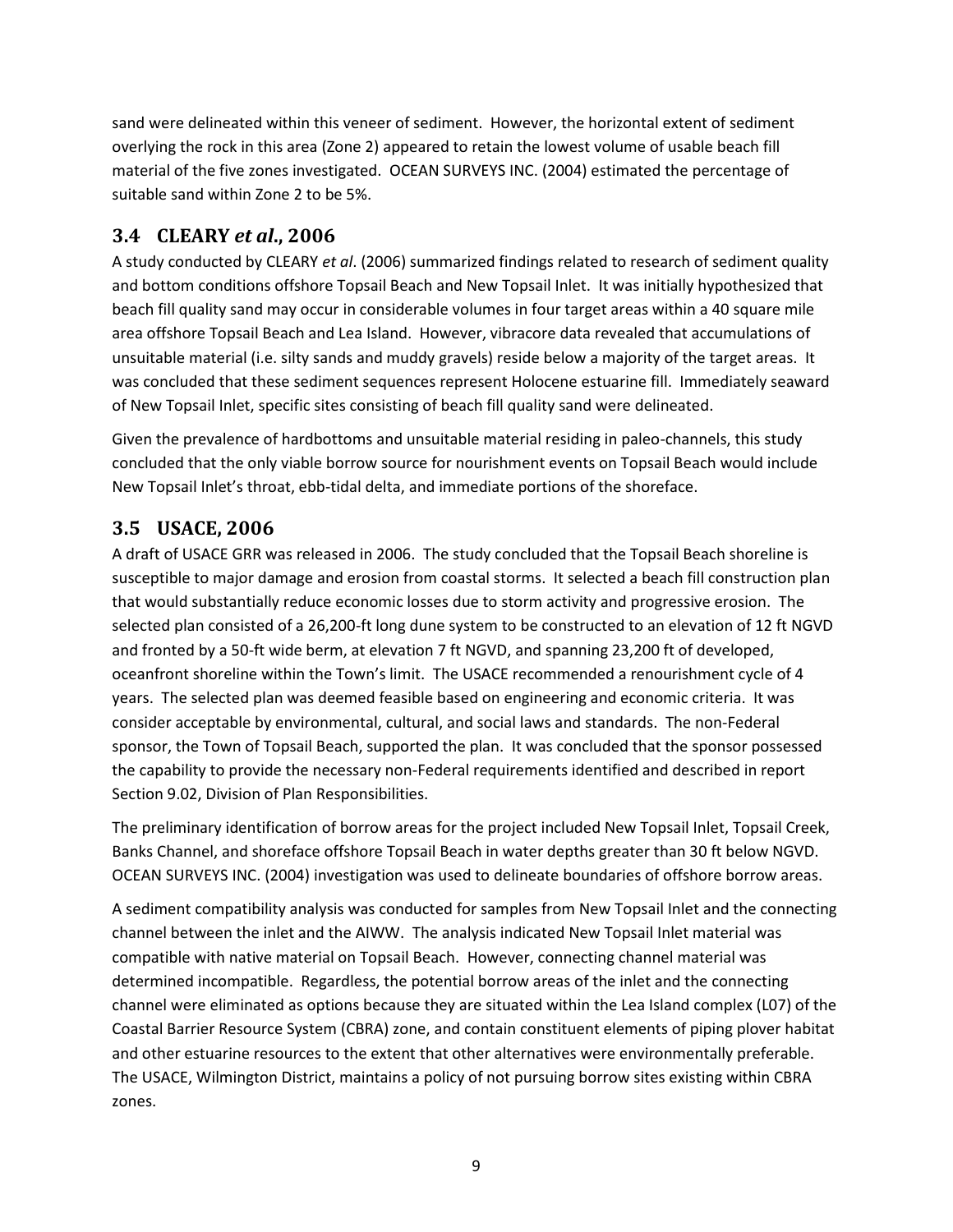A Federal shore protection project was authorized for the Town of Topsail Beach in 1992. The proposed borrow area for that 1992 project included a portion of Banks Channel, similar to this federal project. Banks Channel is a Federal authorized connecting channel (80-ft wide, 7 ft +2 ft depth) extending 6.27 miles from the AIWW to the CBRA zone at New Topsail Inlet. The USACE, Wilmington District, collected 32 vibracores within Banks Channel in 2003. A total of 82 Banks Channel sediment samples were grain size tested and compared to the native beach sediment of Topsail Beach. The analysis concluded an overfill ratio of 1.08. Material from Banks Channel was compatible with the native beach sediment. Based on hydrographic surveys and vibracore data, the USACE calculated approximately 94,000 CY of material available within the Federally authorized navigation boundaries of Banks Channel.

The USACE GRR (2006) concluded the dredging of Banks Channel to supplement a renourishment cycle would require the mobilization of a second dredge for a negligible amount of material. The USACE considered expansion of dredging limits associated with the channel but ultimately did not pursue this avenue because it would require extensive effort with environmental agencies and potentially increase mitigation requirements. As a result, the USACE eliminated Banks Channel as a borrow area for this project.

Six offshore borrow areas, located beyond a depth of 30 ft NGVD to approximately 5.5 miles offshore, were identified for further evaluation as potential borrow areas for the Town of Topsail Beach. The offshore borrow areas beyond 3 nautical miles offshore are subject to federal mining requirements of the Mineral Management Service (MMS). It was determined that approximately 62% of the sand within all six offshore borrow areas (A, B, C, D, E, and F) was situated in borrow area A. Borrow area A is located approximately 1.5 miles south of New Topsail Inlet. It was selected as the sole source of sand for the USACE's proposed initial beach construction project on Topsail Beach. Material contained in areas B, D, E, and F was limited and would be used in periodic, subsequent renourishment cycles. Borrow area C, approximately 5 miles from the project area, would be used only for contingency purposes. Borrow area F, based on preliminary investigation, potentially contained incompatible material for use on the beach.

Initial construction volume required for the original project was calculated at 3,223,000 CY. Subsequent renourishment would require 866,000 CY every 4 years. Over 50 years, the total of 12 renourishment events would amount to 10,392,000 CY of material placed. Including the initial construction project volume, total project requirement would be 13,615,000 CY placed on the oceanfront beach of Topsail Beach.

#### **3.6 FINKL** *et al***., 2009**

Coastal Planning & Engineering of North Carolina, Inc. (CPE-NC), working for the Town of Topsail Beach, conducted a three-phased marine sand search investigation to meet the needs of the Town's Interim (Emergency) Beach Nourishment Project. The objective of this investigation was to identify and develop a suitable borrow area for the Town in a quick and cost-effective manner.

As part of this investigation, CPE-NC reviewed previous work completed in the area and supplemented this with further geophysical and geotechnical efforts. CPE-NC reviewed USACE identified borrow areas and determined USACE Borrow Area A to be the most promising area delineated. CPE-NC focused on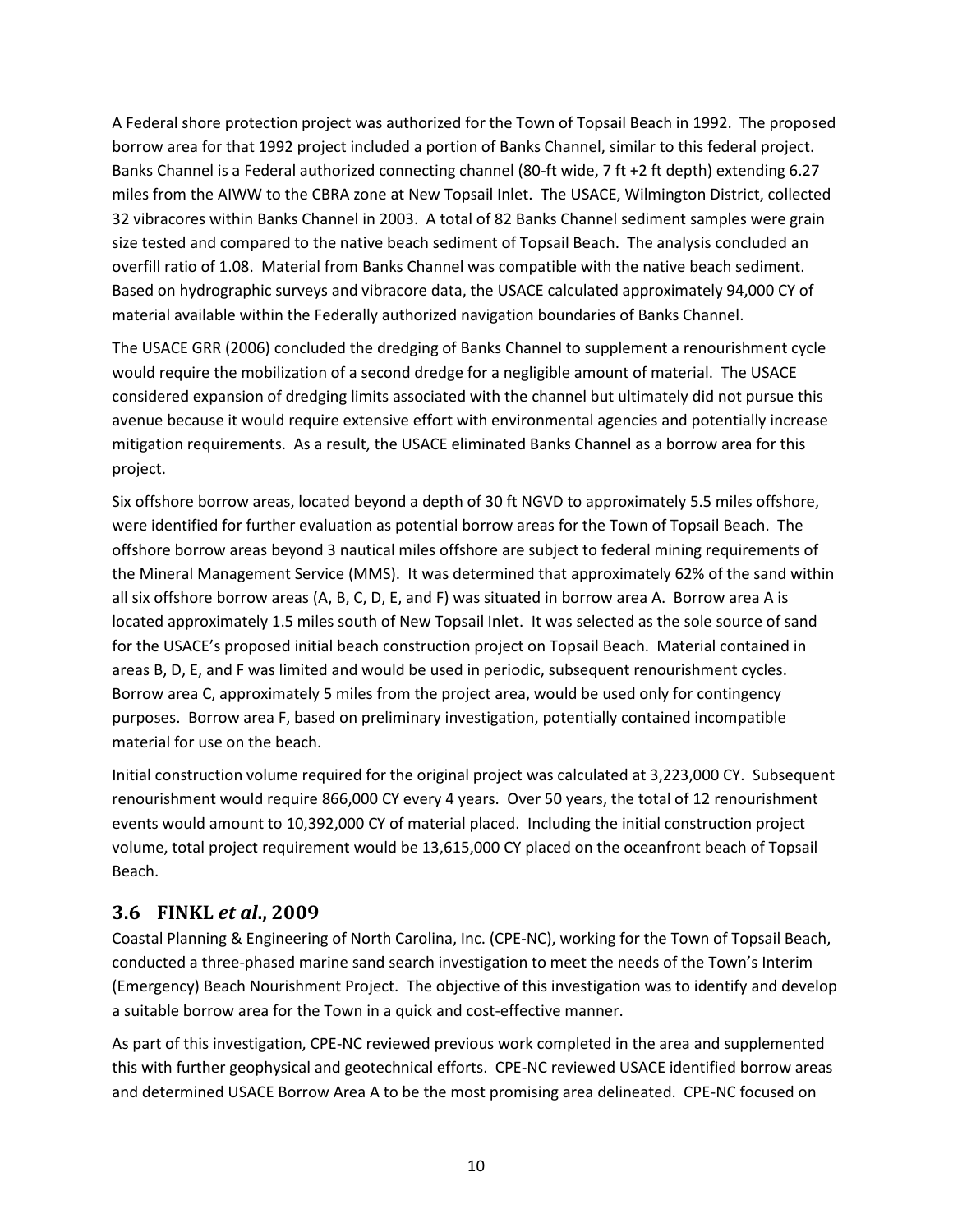the portion of Borrow Area A located landward of the State/Federal boundary for their further investigation. A geophysical survey was conducted of this area within Borrow Area A consisting of seismic reflection profiling, sidescan sonar, magnetometer, and bathymetric surveys. Last final portion of their investigation involved a vibracore survey of a further refined area (i.e. Area A1) delineated from the geophysical portion of the study. Twenty vibracores were collected by CPE-NC in 2006. Results of the geophysical and geotechnical surveys indicated material in Borrow Area A1 was comprised of silt percentages (7.30%) in excess of limits allowed by N.C. DCM. It was also concluded that the material was too fine to meet the Town's performance goals. CPE-NC calculated this area to contain approximately 2.14 million CY of material across 230 acres (FINKL *et al*., 2009).

The Town of Topsail Beach approved a second three-phase sand search investigation by CPE-NC in January 2007. CPE-NC re-examined vibracore data collected previously by the USACE to delineate other possible target areas. This inspection resulted in CPE-NC delineating a potential target area of interest offshore New Topsail Inlet. The geophysical portion of this second investigation was conducted in February 2007 and focused on the ebb-tidal delta of the inlet. Utilizing the geophysical data, twentythree vibracores were collected during the summer of 2007 and targeted areas of highest potential for containing suitable beach fill sand. The culmination of these investigations resulted in a sand source area comprised of material with a fraction coarse enough to comply with the performance needs of the project and meet N.C. DCM requirements. Another set of geophysical surveys were conducted at the end of 2007 to further refine the limits of the borrow area located across the southeastern portion of New Topsail Inlet's ebb-tidal delta. This 127 acre area was designated Borrow Area X. CPE-NC determined that Borrow Area X contained approximately 1.58 million CY of sand with a mean grain size of 0.20 mm (fine sand), with a phi sorting of 1.21 (poorly sorted), and 2.17% silt fraction.

# **4 Physical Monitoring Plan**

#### **4.1 Overview**

The following plan describes various components of the physical monitoring that will be used to establish a record of existing beach conditions and track morphologic change effectively in order to implement effective maintenance events.

### **4.2 Beach and Offshore Profiles**

Beach and offshore profiles shall be measured at 26 reference stations established along the Town of Topsail Beach parallel to the oceanfront shoreline. Similarly, 10 reference stations will be established along the oceanfront shoreline of Lea Island's northern end. Profiles will extend along the shore-normal azimuths, from the backbeach (i.e. west of the existing dune feature) to approximately 2,000 ft offshore (to the –30 ft NAVD contour). Average spacing between profile stations measures approximately 950 ft.

Beach profile data has been previously collected both prior to and following the original nourishment project. Additional surveys will be performed annually to track morphologic profile change. Profile surveys will also be conducted following significant storm events.

Vertical and horizontal control is established and referenced to North American Vertical Datum of 1988 (NAVD88) and North Carolina State Plane Coordinate System (NAD 1983). Each survey line azimuth is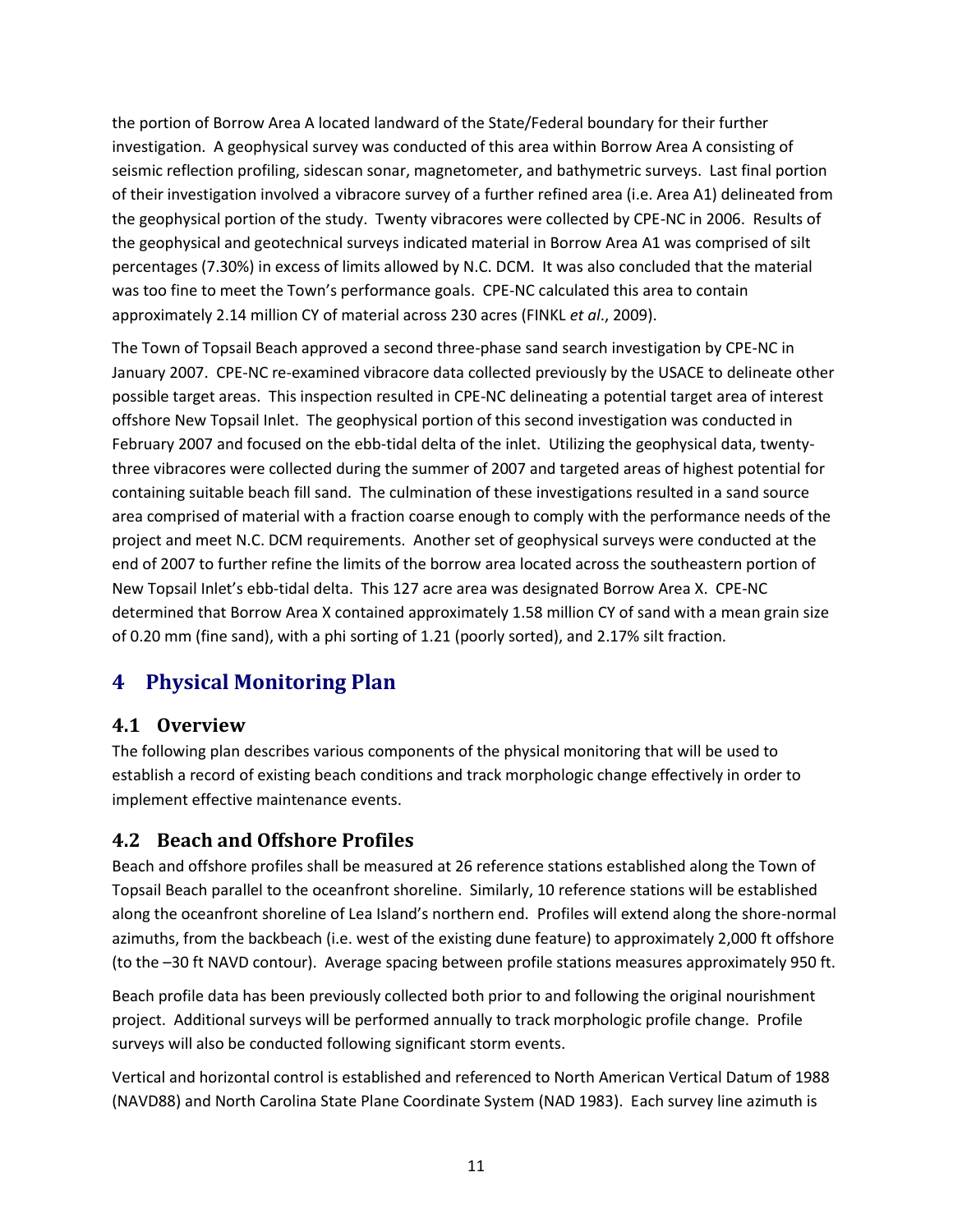identified by their respective magnetic bearing. Survey data will be compiled in the form of crosssectional profile plots and bathymetry and stored digitally. A report will be composed for each poststorm survey or post-maintenance event to document the results of volumetric and shoreline change analyses along the oceanfront beach.

#### **4.3 Inlet Area and Interior Channel Bathymetry**

Bathymetric surveys of the inlet channel and interior channels will be measured prior to and following any maintenance event in addition to annual surveys to monitor volumetric changes. Four specific interior channel areas have been established to monitor morphologic change. These include Topsail Creek, Banks Channel, the Connector Channel (i.e. the channel connecting Topsail Creek to Banks Channel), and the AIWW. The surveys consist of channel profile lines oriented perpendicular to each respective channel centerline on an even 100-ft interval. Topsail Creek has 77 established profile lines. Banks Channel and the Connector Channel have 52 established lines combined. The data and volumetric change analyses will be included in any monitoring report indicated above.

#### **4.4 Aerial Photography**

Color, vertical aerial photography will be flown along the Project shoreline at the time of each full monitoring survey (i.e. inclusive of beach profiles and interior bathymetric surveys). The scale of the photographs will be 1 inch equals 200 feet.

Each photograph will include New Topsail Inlet, Topsail Sound (i.e. marsh and interior channels), the AIWW, the oceanfront beach, nearshore environment, and sufficient upland features (i.e. beachfronting buildings, roads, etc.) to determine the location of any photograph. The shoreline location in any image will be approximately halfway across the width of the photograph. Consecutive photographs will possess sufficient overlap (approximately 20%) to identify common reference points. Photographs will be captured prior to 2:00 pm to avoid shadows cast by tall objects (i.e. buildings, trees, etc.) across the beach.

Local predicted tides will be used to determine flight times so subsequent photography events will occur during similar times in the tidal cycle. Photographs will be rectified, and horizontal ground control established by setting sufficiently sized aerial targets (4 ft x 4 ft) on representative reference monuments in the days prior to flight. In the event that a monument is either not visible due to vegetation or located in an area of heavy traffic, the aerial target will be offset from the monument along the profile azimuth. This offset distance and azimuth will be kept in the target-setting party's field notes for use during any subsequent photographic analysis.

# **5 Managed Systems Approach For Maintenance Actions**

#### **5.1 Overview**

The development of the managed system approach assumes that the oceanfront beach has undergone an original nourishment project and that monitoring, as described in the previous section, is conducted at the regularly specified intervals. The results of the monitoring plan will be analyzed to determine whether or not the following predetermined "thresholds" are exceeded. If these "thresholds" are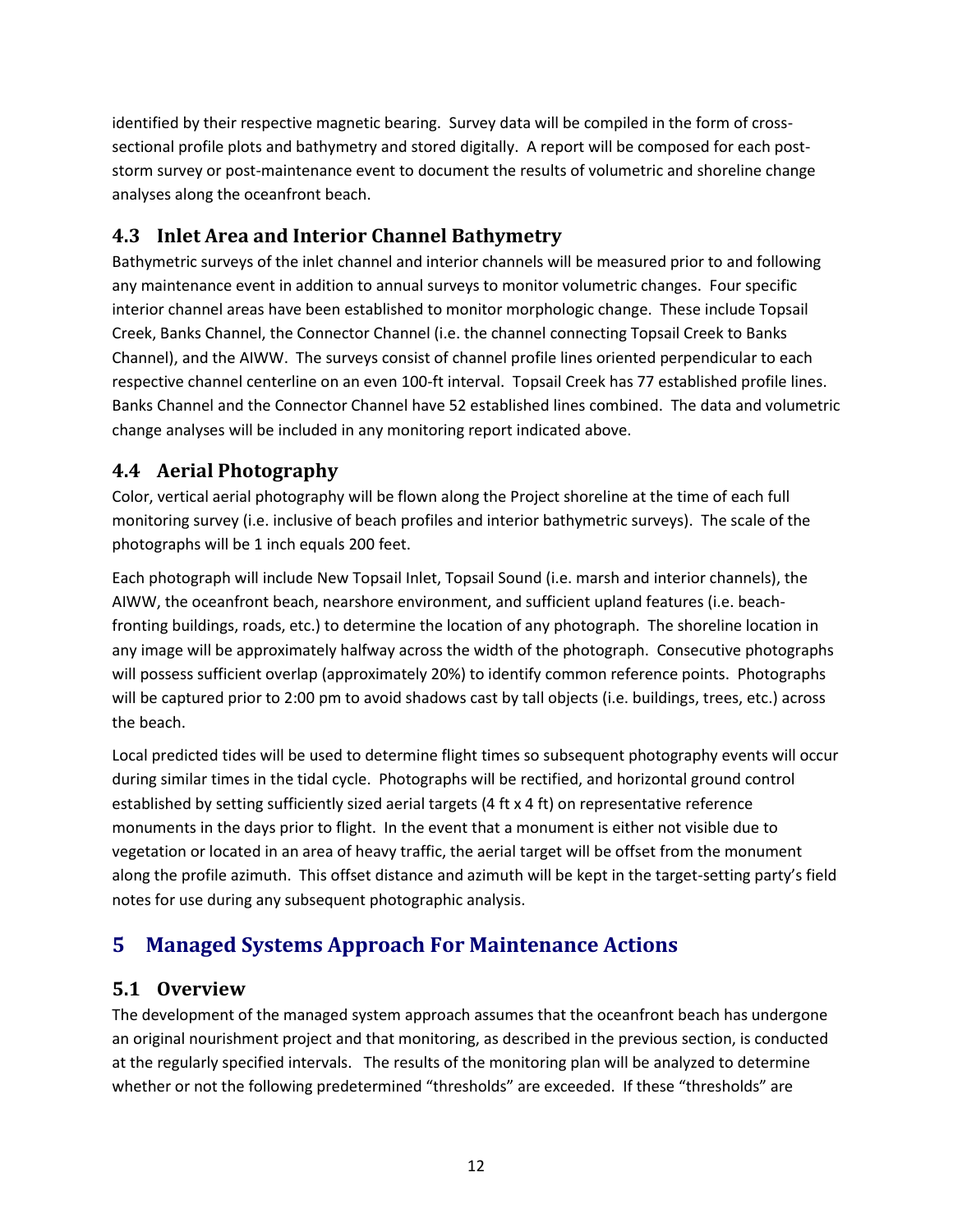exceeded the Town of Topsail Beach will commence dredging and the placement of sand along the oceanfront beach (i.e. beach nourishment project) during the next scheduled maintenance event or, if this work is not scheduled to occur for 2 or more years, the work will commence within an 18-month period. This schedule will allow for maintenance events to be scheduled within reasonable timeframes for planning, design, engineering and contracting for the next dredging season (i.e. November  $15<sup>th</sup>$  to March 31 $<sup>st</sup>$  annually). If a permit is required, additional time may be required for permit processing and</sup> acquisition in order to initiate construction. The final recommended sand placement volumes, shoreline lengths and unit fill placement will be a function of the sand volume losses calculated from the Physical Monitoring program.

#### **5.2 Trigger 1 – Time Threshold**

A recommendation set forth in this plan is a maximum time span of 5 years not to be exceeded between maintenance events. This time frame is an acceptable period that will allow primarily targeted borrow areas (inlet throat and interior channels) associated with this plan to adequately recharge (i.e. shoal) with sand following a dredging/mining event. The USACE recommended an event cycle of 4 years for Topsail Beach in their GRR report (USACE, 2006).

#### **5.3 Trigger 2 – Oceanfront Volumetric Loss Threshold**

An oceanfront beach volume approach is proposed to analyze the Monitoring Program data and evaluate need for maintenance. Monitoring volume "cells" will be established along the Town's oceanfront beach. Implementation of numerous cells will aid in the determination of erosive segments of oceanfront versus more erosion-resistant zones. These cells will be delineated by shoreline reach (based on location, coastal processes, etc.) and extend seaward to the –12 ft NAVD88 depth contour (based on its October 2010 position). Volumetric changes for each monitoring cell will be separated into 3 sections (Figure 4). The upland section (i.e. recreational beach) will include the onshore (i.e. berm) portion of the beach and the frontal slope. The nearshore section will be set at 500 ft wide and include the nearshore bar and the area out to approximately the –12 ft contour. The offshore section will extend from approximately the –12 ft contour seaward to the –20 ft contour.

#### **Figure 2. Typical beach profile depicting upland and nearshore volumetric sections.**

Although volume change analysis to the depth of closure (–20 ft NAVD88) will be calculated, an obstacle in identifying an "impact" can originate when volumetric gains lower in the beach profile disproportionately exceed upper, recreational beach volume losses. As a result, determining the need for maintenance work based on calculations of beach profile volumes over the entire width of the profile (i.e. from the upland to depth of closure), has the potential to underestimate the upper, recreational beach's erosion and degree of vulnerability to subsequent wave attack. This becomes evident when a considerable volume of sand erodes from the upper, recreational beach and nearshore portion and relocates lower in the profile to the offshore area (-12 to -20 ft NAVD88). Once sand is distributed across this lower portion of the profile it is less likely to migrate back to the upper portions (> –12 ft NAVD88) of the beach. Thus, calculating volumetric losses/gains to the –12 ft NAVD88 contour, is optimal for evaluating whether an "impact" has occurred. Focusing volume calculation efforts on the